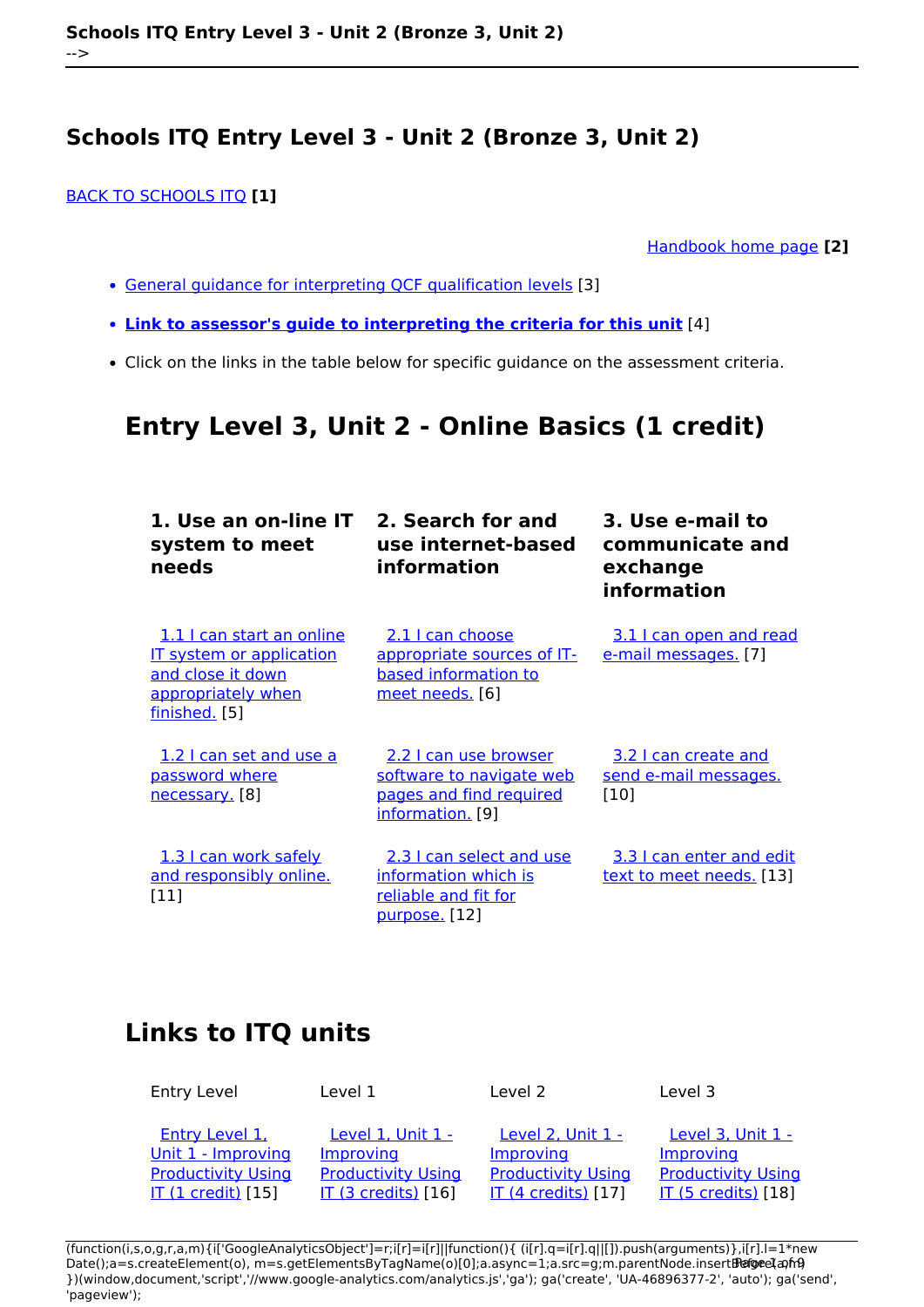-->

| <b>Entry Level 2.</b><br>Unit 1 - Improving<br><b>Productivity Using</b><br>IT (2 credits) [19]         | Level 1, Unit 2 -<br><b>Website Software</b><br>(3 credits) [20]                       | Level 2, Unit 2 -<br><b>Website Software</b><br>(4 credits) [21]                       | Level 3, Unit 2 -<br><b>Website Software</b><br>(5 credits) [22]                        |
|---------------------------------------------------------------------------------------------------------|----------------------------------------------------------------------------------------|----------------------------------------------------------------------------------------|-----------------------------------------------------------------------------------------|
| Entry Level 2.<br>Unit 2 - Using ICT<br>to Select and<br>Exchange<br>Information (2<br>credits) [23]    | <b>Level 1. Unit 3 -</b><br>Using<br>Collaborative<br>Technologies (3<br>credits) [24] | <b>Level 2. Unit 3 -</b><br>Using<br>Collaborative<br>Technologies (4<br>credits) [25] | <b>Level 3. Unit 3 -</b><br>Using<br>Collaborative<br>Technologies (6<br>credits) [26]  |
| Entry Level 2,<br>Unit 3 - Online<br><b>Basics (2 credits)</b><br>$[27]$                                | <b>Level 1. Unit 4 -</b><br><b>IT Security for</b><br>Users (1 credit)<br>$[28]$       | <b>Level 2. Unit 4 -</b><br><b>IT Security for</b><br>Users (2 credits)<br>[29]        | <b>Level 3. Unit 4 -</b><br><b>IT Security for</b><br>Users (3 credits)<br>[30]         |
| <b>Entry Level 2.</b><br>Unit 4 -Desktop<br>Publishing<br>Software (2<br>credits) [31]                  | <b>Level 1, Unit 5 -</b><br>Spreadsheet<br>Software (3<br>credits) [32]                | <b>Level 2, Unit 5 -</b><br>Spreadsheet<br>Software (4<br>credits) [33]                | Level 3, Unit 5 -<br>Spreadsheet<br>Software (6<br>credits) [34]                        |
| <b>Entry Level 2.</b><br>Unit 5 - Using ICT:<br><b>Safe Working</b><br>Practices (1<br>credit) [35]     | Level 1, Unit 6 -<br><b>Specialist</b><br>Software (2)<br>credits) [36]                | Level 2, Unit 6 -<br><b>Specialist</b><br>software (3)<br>credits) [37]                | Level 3, Unit 6 -<br><b>Specialist</b><br>Software (4<br>credits) [38]                  |
| <b>Entry Level 2.</b><br>Unit 6 - Using ICT<br>in the Workplace<br>(3 credits) [39]                     | Level 1. Unit 7 -<br><b>Word Processing</b><br>(3 credits) [40]                        | Level 2. Unit 7 -<br><b>Word processing</b><br>$(4$ credits) $[41]$                    | <b>Level 3. Unit 7 -</b><br><b>Word Processing</b><br>Software (6<br>credits) [42]      |
| <b>Entry Level 2.</b><br>Unit 7 - Imaging<br>software (2)<br>credits) [43]                              | Level 1, Unit 8 -<br>Using the Internet<br>(3 credits) [44]                            | Level 2, Unit 8 -<br>Using the internet<br>(4 credits) [45]                            | <b>Level 3, Unit 8 -</b><br><b>Using the Internet</b><br>(5 credits) [46]               |
| <b>Entry Level 2.</b><br>Unit 8 - Using ICT<br>Equipment in a<br><b>Work Place (2)</b><br>credits) [47] | Level 1, Unit 9 -<br><b>Drawing and</b><br>planning (2<br>credits) [48]                | Level 2, Unit 9 -<br><b>Drawing and</b><br>planning (3<br>credits) [49]                | Level 3, Unit 9 -<br><b>Drawing and</b><br><b>Planning Software</b><br>(4 credits) [50] |
| <b>Entry Level 2.</b><br>Unit 9 - Using<br><b>Word Processing</b><br>Software (2<br>credits) [51]       | Level 1, Unit 10 -<br>Presentation<br>Software (3<br>credits) [52]                     | Level 2, Unit 10 -<br>Presentation<br>software (4<br>credits) [53]                     | Level 3, Unit 10 -<br>Presentation<br>Software (6<br>credits) [54]                      |
| <b>Entry Level 2.</b><br>Unit 10 - ICT for<br>Employment (1<br>credit) [55]                             | Level 1, Unit 11 -<br><b>Database</b><br>Software (3<br>credits) [56]                  | Level 2, Unit 11 -<br>Database software<br>(4 credits) [57]                            | Level 3, Unit 11 -<br><b>Database</b><br>Software (6<br>credits) [58]                   |
| <b>Entry Level 2.</b>                                                                                   | <b>Level 1, Unit 12 -</b>                                                              | <b>Level 2, Unit 12 -</b>                                                              | <b>Level 3, Unit 12 -</b>                                                               |

[\(function\(i,s,o,g,r,a,m\){i\['GoogleAnalyticsObject'\]=r;i\[r\]=i\[r\]||function\(\){ \(i\[r\].q=i\[r\].q||\[\]\).push\(arguments\)},i\[r\].l=1\\*new](https://theingots.org/community/siel2u11) Date();a=s.createElement(o), m=s.getElementsByTagName(o)[0];a.async=1;a.src=g;m.parentNode.insert**Bෂ@e**ද?aກກ [}\)\(window,document,'script','//www.google-analytics.com/analytics.js','ga'\); ga\('create', 'UA-46896377-2', 'auto'\); ga\('send',](https://theingots.org/community/siel2u11) ['pageview'\);](https://theingots.org/community/siel2u11) Paggre2a, nA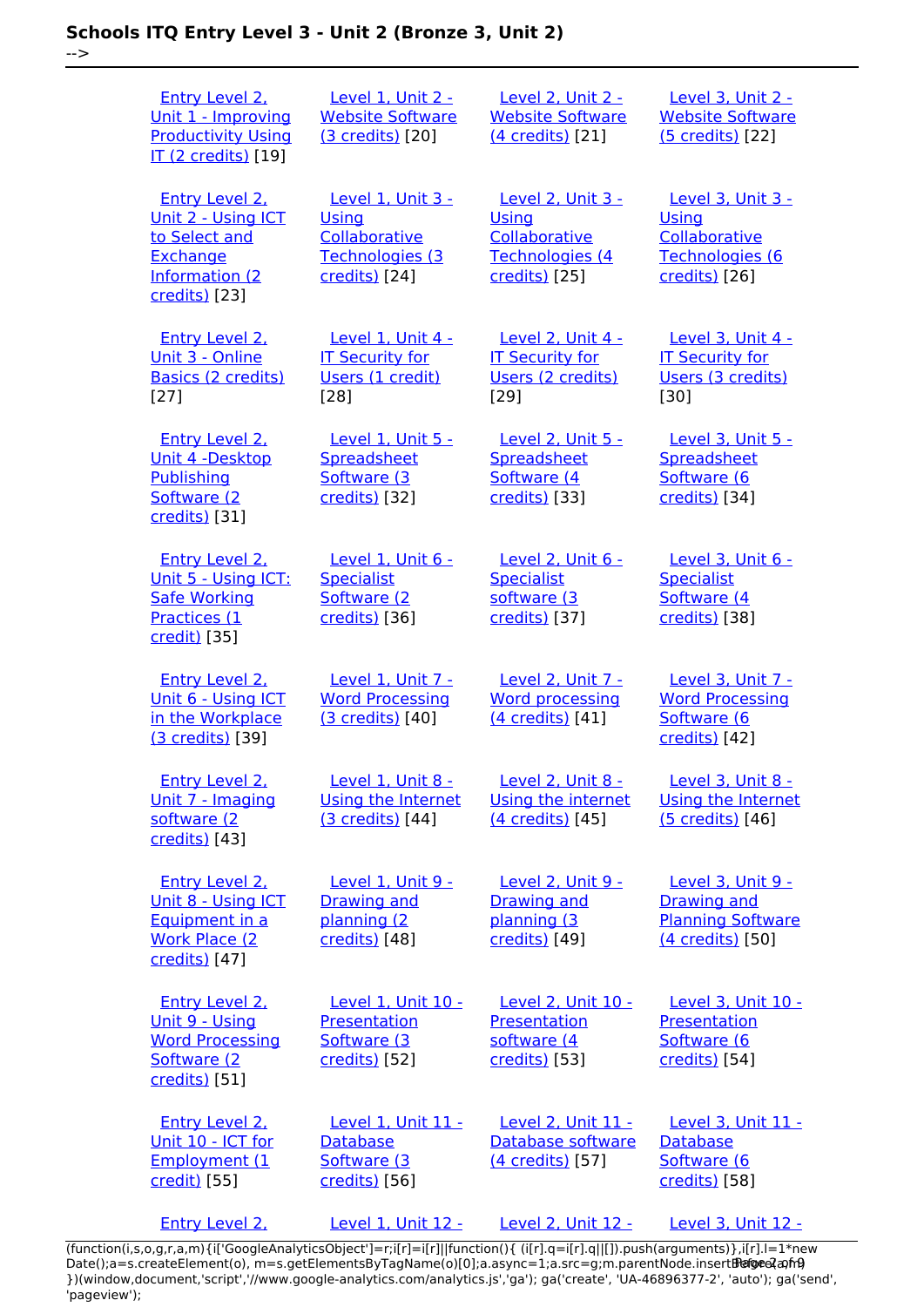-->

| <u> Unit 11 - Audio</u><br>and Video<br>Software (2<br>credits) [59]                                                  | <b>Desktop</b><br><b>Publishing</b><br>Software (3<br>credits) [60]                       | <b>Desktop</b><br>Publishing<br>Software (4<br>credits) [61]                              | <b>Desktop</b><br>Publishing<br>Software (5<br>credits) [62]                                        |
|-----------------------------------------------------------------------------------------------------------------------|-------------------------------------------------------------------------------------------|-------------------------------------------------------------------------------------------|-----------------------------------------------------------------------------------------------------|
| <b>Entry Level 2.</b><br><b>Unit 12 -</b><br>Presentation<br>Software (2)<br>credits) [63]                            | Level 1. Unit 13 -<br><b>Using Email (2)</b><br>credits) [64]                             | Level 2. Unit 13 -<br><b>Using Email (3)</b><br>credits) [65]                             | Level 3. Unit 13 -<br><b>Using Email (3)</b><br>credits) [66]                                       |
| <b>Entry Level 3.</b><br>Unit 1 - Improving<br><b>Productivity Using</b><br><b>IT (3 credits)</b> [67]                | <b>Level 1, Unit 14 -</b><br><b>Audio Software (2)</b><br>credits) [68]                   | <b>Level 2, Unit 14 -</b><br><b>Audio Software (3)</b><br>credits) [69]                   | Level 3, Unit 14 -<br><b>Audio Software (4)</b><br>credits) [70]                                    |
| Entry Level 3,<br>Unit 2 - Online<br>Basics (1 credit)<br>$[71]$                                                      | Level 1, Unit 15 -<br><b>Imaging Software</b><br>(3 credits) [72]                         | Level 2. Unit 15 -<br><b>Imaging Software</b><br>(4 credits) [73]                         | Level 3. Unit 15 -<br><b>Imaging Software</b><br>(5 credits) [74]                                   |
| <b>Entry Level 3.</b><br>Unit 3 - Desktop<br>Publishing<br>Software (2<br>credits) [75]                               | Level 1, Unit 16 -<br><b>IT Communication</b><br><b>Fundamentals (2)</b><br>credits) [76] | Level 2, Unit 16 -<br><b>IT Communication</b><br><b>Fundamentals (2)</b><br>credits) [77] | Level 3, Unit 17 -<br><b>Video Software (4)</b><br>credits) [78]                                    |
| <b>Entry Level 3.</b><br>Unit 4 - Displaying<br><b>Information Using</b><br><b>ICT (3 credits)</b> [79]               | Level 1, Unit 17 -<br><b>Video Software (2)</b><br>credits) [80]                          | Level 2, Unit 17 -<br><b>Video Software (3)</b><br>credits) [81]                          | Level 3, Unit 23 -<br><b>Multimedia</b><br>Software (6<br>credits) [82]                             |
| <b>Entry Level 3.</b><br>Unit 5 - Using ICT<br>to Find<br><b>Information (3)</b><br>credits) [83]                     | Level 1, Unit 18 -<br><b>IT Software</b><br><b>Fundamentals (3)</b><br>credits) [84]      | Level 2, Unit 18 -<br><b>IT Software</b><br><b>Fundamentals (3)</b><br>credits) [85]      | Level 3, Unit 24 -<br><b>Additive</b><br>Manufacture (6<br>credits) [86]                            |
| <b>Entry Level 3.</b><br><u> Unit 6 -</u><br>Communicating<br><b>Information Using</b><br><b>ICT (3 credits)</b> [87] | Level 1, Unit 19 -<br><b>IT User</b><br><b>Fundamentals (3)</b><br>credits) [88]          | Level 2, Unit 19 -<br><b>IT User</b><br><b>Fundamentals (3)</b><br>credits) [89]          | Level 3, Unit 27 -<br><b>Design Software</b><br>(5 credits) [90]                                    |
| <b>Entry Level 3.</b><br>Unit 7 - Producing<br><b>Charts Using ICT</b><br>(3 credits) [91]                            | Level 1, Unit 20 -<br><b>Using Mobile IT</b><br>Devices (2 credits)<br>$[92]$             | Level 2, Unit 20 -<br><b>Using Mobile IT</b><br>Devices (2 credits)<br>$[93]$             | <b>Level 3, Unit 28 -</b><br><b>Optimise IT</b><br><b>System</b><br>Performance (5<br>credits) [94] |
| Entry Level 3,<br>Unit 8 - IT Security<br>for users (1 credit)<br>$[95]$                                              | Level 1. Unit 21 -<br>Data Management<br>Software (2<br>credits) [96]                     | Level 2. Unit 21 -<br>Data Management<br>Software (3<br>credits) [97]                     | Level 3. Unit 29 -<br>Set Up an IT<br>System (5 credits)<br>[98]                                    |
| <b>Entry Level 3.</b><br><u> Unit 10 -</u>                                                                            | Level 1, Unit 22-<br><b>Understanding the</b>                                             | Level 2, Unit 22<br>-Understanding                                                        | Level 3, Unit 32 -<br>Computerised                                                                  |

[\(function\(i,s,o,g,r,a,m\){i\['GoogleAnalyticsObject'\]=r;i\[r\]=i\[r\]||function\(\){ \(i\[r\].q=i\[r\].q||\[\]\).push\(arguments\)},i\[r\].l=1\\*new](https://theingots.org/community/siel3u10) Date();a=s.createElement(o), m=s.getElementsByTagName(o)[0];a.async=1;a.src=g;m.parentNode.insert**Before**e{a,mf} [}\)\(window,document,'script','//www.google-analytics.com/analytics.js','ga'\); ga\('create', 'UA-46896377-2', 'auto'\); ga\('send',](https://theingots.org/community/siel3u10) ['pageview'\);](https://theingots.org/community/siel3u10) Pagore3a, frB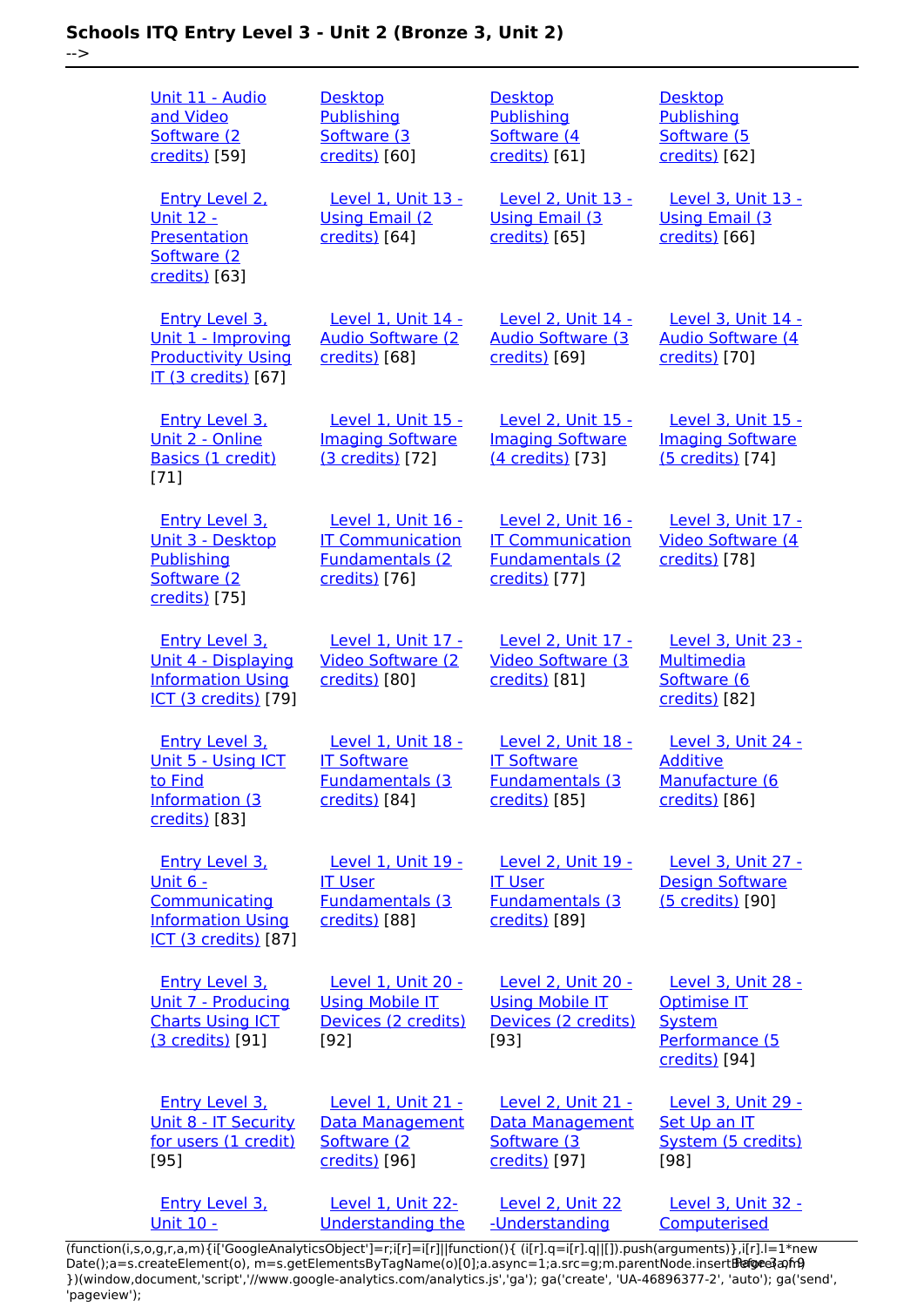-->

| <b>Presentation</b><br>software (2<br>credits) [99]                                                                   | social and<br>environmental<br>impact of<br>architecture and<br>construction (3<br>credits) [100]           | the social and<br>environmental<br>impact of<br>architecture and<br>construction (4<br>credits) [101] | <b>Accounting</b><br>Software (5<br>credits) [102]                                                                                   |
|-----------------------------------------------------------------------------------------------------------------------|-------------------------------------------------------------------------------------------------------------|-------------------------------------------------------------------------------------------------------|--------------------------------------------------------------------------------------------------------------------------------------|
| <b>Entry Level 3.</b><br>Unit 15 - Imaging<br>Software (2)<br>credits) [103]                                          | <b>Level 1, Unit 23 -</b><br>Multimedia<br>Software (3<br>credits) [104]                                    | <b>Level 2, Unit 23 -</b><br>Multimedia<br>Software (4<br>credits) [105]                              | <b>Level 3, Unit 33 -</b><br><b>Application</b><br>Development<br><b>Using Project</b><br>Management<br>Methods (6<br>credits) [106] |
| Entry Level 3.<br><u> Unit 20 -</u><br>Introduction to<br><b>Using mobile IT</b><br>devices (2 credits)<br>$[107]$    | Level 1, Unit 24 -<br><b>Additive</b><br>Manufacture (3<br>credits) [108]                                   | Level 2. Unit 24 -<br><b>Additive</b><br>Manufacture (3<br>credits) [109]                             | Level 3. Unit 37 -<br><b>Internet of Things</b><br>(6 credits) [110]                                                                 |
| <b>Entry Level 3.</b><br><u> Unit 25 -</u><br>Developing<br><b>Computer Games</b><br>and Puzzles (3<br>credits) [111] | <b>Level 1, Unit 25 -</b><br><b>Developing</b><br><b>Computer Games</b><br>and Puzzles (4<br>credits) [112] | <b>Level 2, Unit 25 -</b><br>Developing<br><b>Computer Games</b><br>and Puzzles (4<br>credits) [113]  | <b>Level 3, Unit 40 -</b><br><b>Cloud Based</b><br><b>Services and</b><br><b>Applications (5</b><br>credits) [114]                   |
| <b>Entry Level 3.</b><br><u> Unit 26 - </u><br><b>Computer Games</b><br>Development (3<br>credits) [115]              | Level 1, Unit 26 -<br><b>Computer Games</b><br>Development (3<br>credits) [116]                             | Level 2, Unit 26 -<br><b>Computer Games</b><br>Development (4<br>credits) [117]                       | <b>Level 3, Unit 41 -</b><br><b>Cloud Based</b><br><b>Systems and</b><br>Security (5<br>credits) [118]                               |
| <b>Entry Level 3.</b><br>Unit 28 - Personal<br>information<br>management<br>software (1 credit)<br>[119]              | <b>Level 1. Unit 27 -</b><br><b>Design Software</b><br>(3 credits) [120]                                    | <b>Level 2, Unit 27 -</b><br><b>Design Software</b><br>(4 credits) [121]                              | <b>Level 3. Unit 42 -</b><br>Undertaking a<br><b>RealWorld Project</b><br>(5 credits) [122]                                          |
|                                                                                                                       | Level 1, Unit 28 -<br><b>Optimise IT</b><br><b>System</b><br>Performance (2<br>credits) [123]               | Level 2, Unit 28 -<br>Optimise IT<br><b>System</b><br>Performance (4<br>credits) [124]                | Level 3, Unit 44 -<br><b>Bespoke Software</b><br>(4 credits) [125]                                                                   |
|                                                                                                                       | <b>Level 1. Unit 29 -</b><br>Set Up an IT<br>System (3 credits)<br>$[126]$                                  | <b>Level 2. Unit 29 -</b><br>Set Up an IT<br>System (4 credits)<br>$[127]$                            | Level 3, Unit 57 -<br><b>Networking</b><br><b>Fundamentals (5</b><br>credits) [128]                                                  |
|                                                                                                                       | Level 1, Unit 30 -<br>CAD (3 credits)<br>[129]                                                              | <b>Level 2, Unit 30 -</b><br>CAD (3 credits)<br>[130]                                                 | Level 3, Unit 60 -<br>Cisco CCNA 1 -<br>Introduction to<br>Networks (6                                                               |

[\(function\(i,s,o,g,r,a,m\){i\['GoogleAnalyticsObject'\]=r;i\[r\]=i\[r\]||function\(\){ \(i\[r\].q=i\[r\].q||\[\]\).push\(arguments\)},i\[r\].l=1\\*new](https://theingots.org/community/sil3u60) Date();a=s.createElement(o), m=s.getElementsByTagName(o)[0];a.async=1;a.src=g;m.parentNode.insert**Bෂ@e4**a,m9 [}\)\(window,document,'script','//www.google-analytics.com/analytics.js','ga'\); ga\('create', 'UA-46896377-2', 'auto'\); ga\('send',](https://theingots.org/community/sil3u60) ['pageview'\);](https://theingots.org/community/sil3u60) Page 4 of 9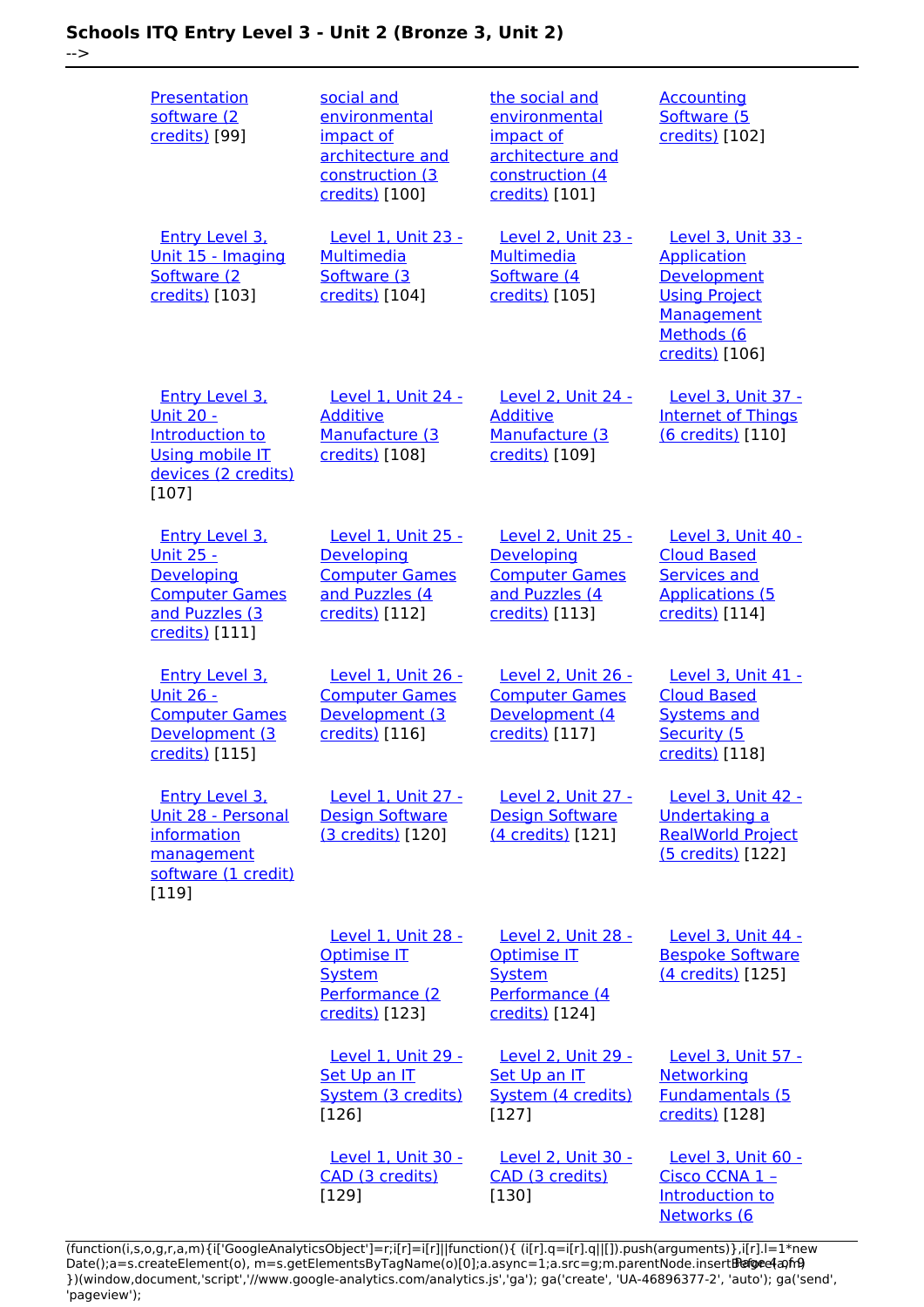#### [credits\)](https://theingots.org/community/sil3u60) [131]

| Level 1, Unit 31 -<br><b>Internet Safety for</b><br>IT users (3 credits)<br>[132]                           | <b>Level 2, Unit 32 -</b><br>Computerised<br><b>Accounting</b><br>Software (3<br>credits) [133]                                | Level 3, Unit 61 -<br>Cisco CCNA 2 -<br><b>Routing and</b><br>Switching (6<br>credits) [134]             |
|-------------------------------------------------------------------------------------------------------------|--------------------------------------------------------------------------------------------------------------------------------|----------------------------------------------------------------------------------------------------------|
| Level 1, Unit 32 -<br>Computerised<br><b>Accounting</b><br>Software (2<br>credits) [135]                    | <b>Level 2, Unit 33 -</b><br>Application<br>Development<br><b>Using Project</b><br>Management<br>Methods (4<br>credits) [136]  | <u>Level 3, Unit 62 -</u><br>Cisco CCNA 3 -<br><b>Scaling Networks</b><br>(6 credits) [137]              |
| Level 1, Unit 36 -<br><b>Financial</b><br>Modelling (3<br>credits) [138]                                    | Level 2, Unit 34 -<br>Developing skills<br>for project<br>management (4<br>credits) [139]                                      | Level 3, Unit 63 -<br>Cisco CCNA 4 -<br>Connecting<br>Networks (6<br>credits) [140]                      |
| Level 1, Unit 50 -<br>Developing skills<br>for remote<br>working (3 credits)<br>[141]                       | <b>Level 2, Unit 35 -</b><br><b>Using Project</b><br>Management<br>Software (4<br>credits) [142]                               | Level 3, Unit 64 -<br>Cisco - CCNA<br>Security (6<br>credits) [143]                                      |
| Level 1, Unit 51 -<br><b>Effectiveness</b><br>communication<br>using remote<br>systems (4<br>credits) [144] | <u>Level 2, Unit 50 -</u><br>Developing skills<br>for remote<br>working (3 credits)<br>$[145]$                                 | Level 3, Unit 65 -<br><u> Cisco – </u><br><b>CyberSecurity</b><br><b>Essentials (6</b><br>credits) [146] |
| <b>Level 1, Unit 102</b><br>- Digital Editing<br>and Publishing (4<br>credits) [147]                        | <b>Level 2, Unit 51 -</b><br>Effectiveness<br>communication<br>using remote<br>systems (4<br>credits) [148]                    | <u>Level 3, Unit 66 -</u><br><u> Cisco – IT</u><br>Essentials (6<br>credits) [149]                       |
| <b>Level 1, Unit 103</b><br>- Digital Modelling<br>(4 credits) [150]                                        | DELLevel 2, Unit<br>$70 -$<br><b>Understanding of</b><br><b>Cyber Security</b><br>and Online<br>Threats (3 credits)<br>$[151]$ | Level 3, Unit 67 -<br>Cisco -<br><b>Networking</b><br><b>Essentials (6</b><br>credits) [152]             |
| Level 1, Unit 105<br>- Digital Design<br>and Graphics (4<br>credits) [153]                                  | DELLevel 2, Unit<br>71 - Analysing and<br><b>Evaluating Cyber</b><br>Threats (3 credits)<br>$[154]$                            |                                                                                                          |
|                                                                                                             | DELLevel 2, Unit                                                                                                               |                                                                                                          |

[\(function\(i,s,o,g,r,a,m\){i\['GoogleAnalyticsObject'\]=r;i\[r\]=i\[r\]||function\(\){ \(i\[r\].q=i\[r\].q||\[\]\).push\(arguments\)},i\[r\].l=1\\*new](https://theingots.org/community/sil2u72) Date();a=s.createElement(o), m=s.getElementsByTagName(o)[0];a.async=1;a.src=g;m.parentNode.insert**Before**e{a,mf} [}\)\(window,document,'script','//www.google-analytics.com/analytics.js','ga'\); ga\('create', 'UA-46896377-2', 'auto'\); ga\('send',](https://theingots.org/community/sil2u72) ['pageview'\);](https://theingots.org/community/sil2u72) Pangred a fri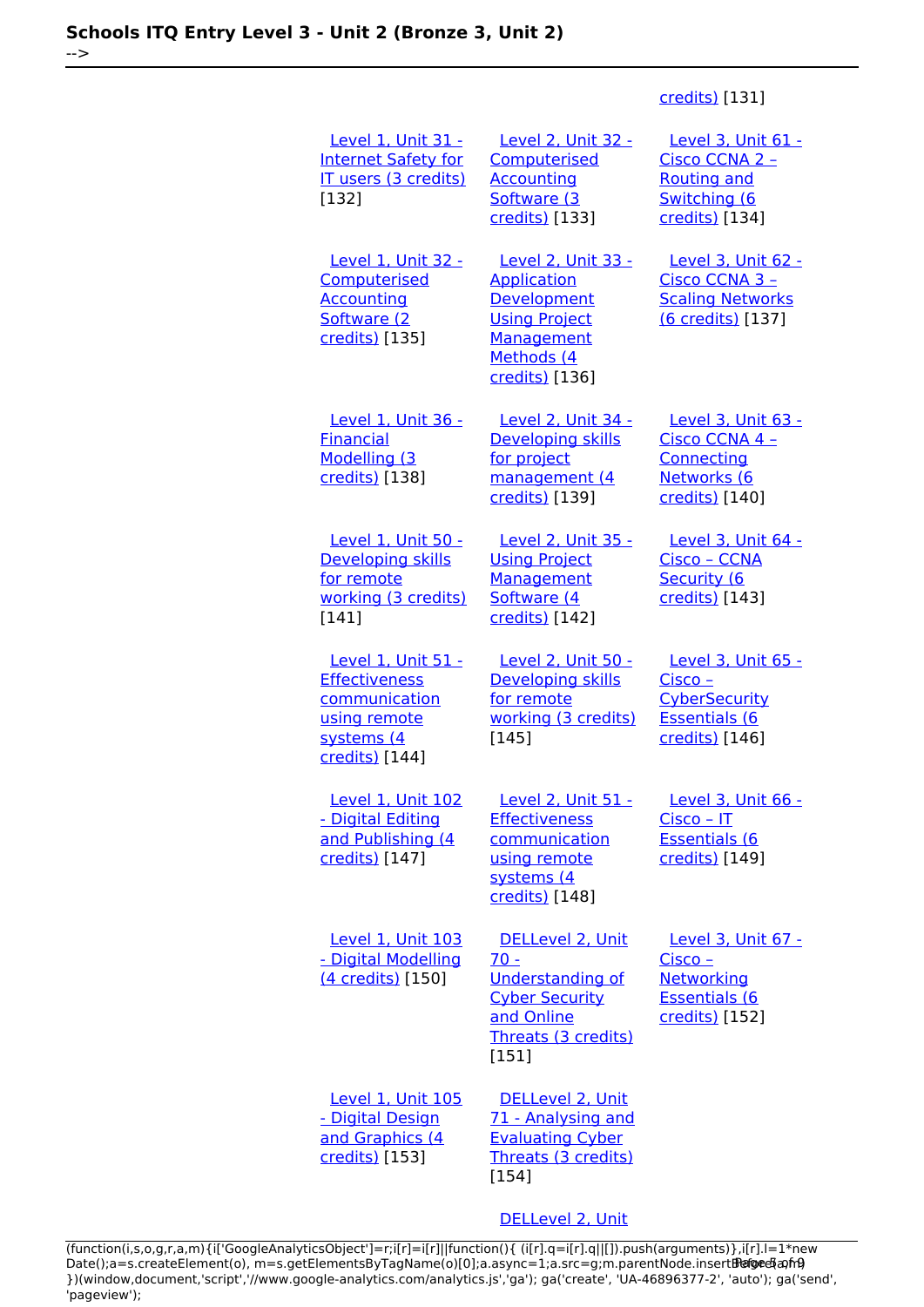-->

[72 - Applying and](https://theingots.org/community/sil2u72) [Deploying](https://theingots.org/community/sil2u72) **[Security Tools and](https://theingots.org/community/sil2u72)** [Best Practice \(3](https://theingots.org/community/sil2u72) [credits\)](https://theingots.org/community/sil2u72) [155]

 [DELLevel 2, Unit](https://theingots.org/community/sil2u73) [73 - Extended](https://theingots.org/community/sil2u73) [Project: Securing](https://theingots.org/community/sil2u73) [and Defending](https://theingots.org/community/sil2u73) [Online Systems \(6](https://theingots.org/community/sil2u73) [credits\)](https://theingots.org/community/sil2u73) [156]

[Level 2, Unit 80 -](https://theingots.org/community/sil2u80) [Digital Tools and](https://theingots.org/community/sil2u80) [Best Practice for](https://theingots.org/community/sil2u80) **[Project](https://theingots.org/community/sil2u80)** [Management \(5](https://theingots.org/community/sil2u80) [credits\)](https://theingots.org/community/sil2u80) [157]

 [Level 2, Unit 81 -](https://theingots.org/community/sil2u81) [Digital Safety and](https://theingots.org/community/sil2u81) [Security Policies](https://theingots.org/community/sil2u81) [and Procedures \(4](https://theingots.org/community/sil2u81) [credits\)](https://theingots.org/community/sil2u81) [158]

 [Level 2, Unit 82 -](https://theingots.org/community/sil2u82) [Digital Editing and](https://theingots.org/community/sil2u82) [Publishing \(3](https://theingots.org/community/sil2u82) [credits\)](https://theingots.org/community/sil2u82) [159]

 [Level 2, Unit 83 -](https://theingots.org/community/sil2u83) [Digital Design and](https://theingots.org/community/sil2u83) [Graphics \(3](https://theingots.org/community/sil2u83) [credits\)](https://theingots.org/community/sil2u83) [160]

 [Level 2, Unit 84 -](https://theingots.org/community/sil2u84) [Digital Modelling](https://theingots.org/community/sil2u84) [and Data](https://theingots.org/community/sil2u84) [Management \(3](https://theingots.org/community/sil2u84) [credits\)](https://theingots.org/community/sil2u84) [161]

 [Level 2, Unit 85 -](https://theingots.org/community/sil2u85) [Virtual Reality and](https://theingots.org/community/sil2u85) [the Development](https://theingots.org/community/sil2u85) [Life Cycle \(4](https://theingots.org/community/sil2u85) [credits\)](https://theingots.org/community/sil2u85) [162]

**Source URL:** https://theingots.org/community/SIEL3U2

#### **Links**

(function(i,s,o,g,r,a,m){i['GoogleAnalyticsObject']=r;i[r]=i[r]||function(){ (i[r].q=i[r].q||[]).push(arguments)},i[r].l=1\*new Date();a=s.createElement(o), m=s.getElementsByTagName(o)[0];a.async=1;a.src=g;m.parentNode.insertBefore&aภfr9 })(window,document,'script','//www.google-analytics.com/analytics.js','ga'); ga('create', 'UA-46896377-2', 'auto'); ga('send', 'pageview');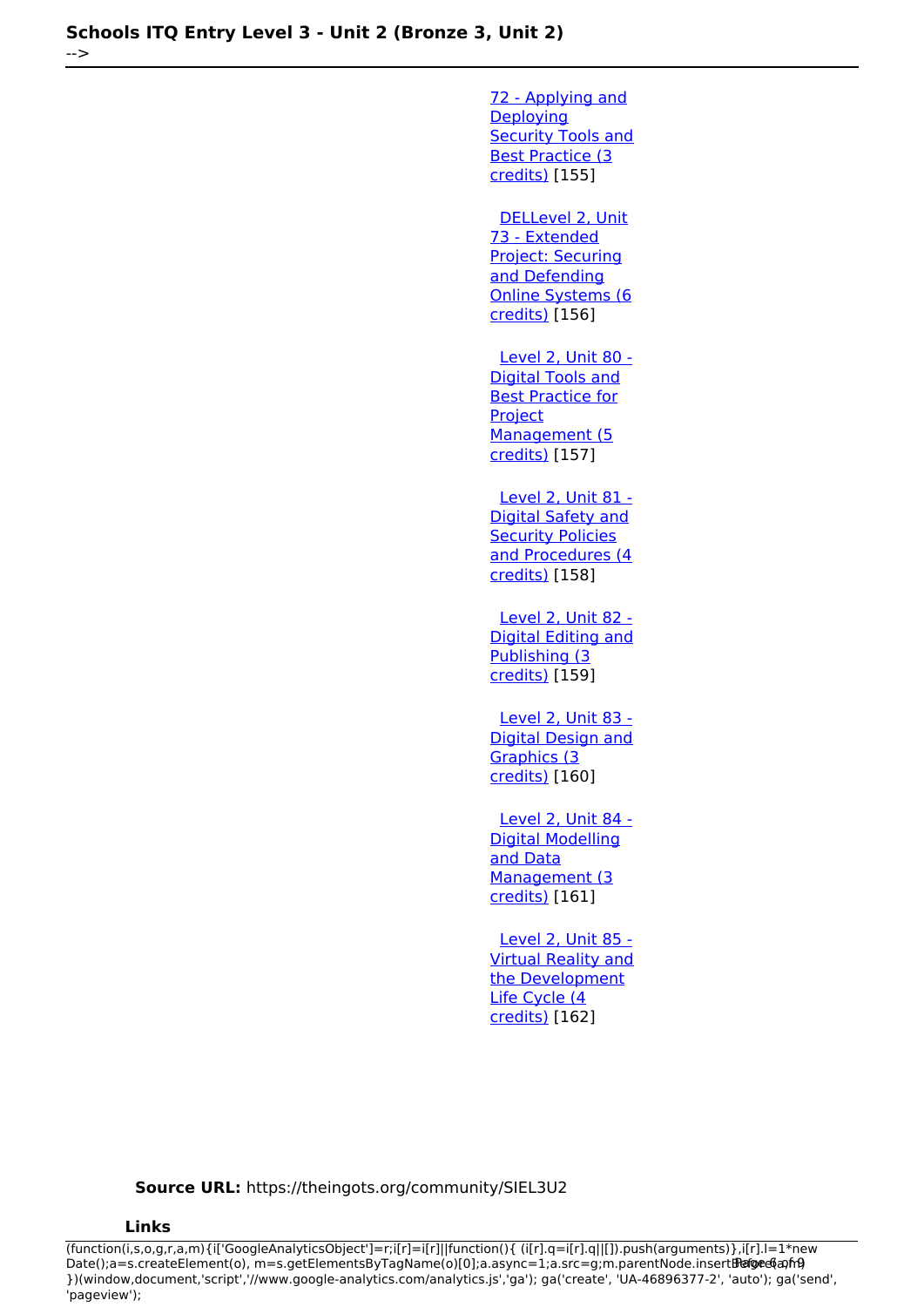-->

[1] https://theingots.org/community/ITQ\_unit\_development [2] https://theingots.org/community/handbook2 [3] https://theingots.org/community/QCF\_levels [4] https://theingots.org/community/SIEL3U2X [5] https://theingots.org/community/siel3u2x#1.1 [6] https://theingots.org/community/siel3u2x#2.1 [7] https://theingots.org/community/siel3u2x#3.1 [8] https://theingots.org/community/siel3u2x#1.2 [9] https://theingots.org/community/siel3u2x#2.2 [10] https://theingots.org/community/siel3u2x#3.2 [11] https://theingots.org/community/siel3u2x#1.3 [12] https://theingots.org/community/siel3u2x#2.3 [13] https://theingots.org/community/siel3u2x#3.3 [14] https://theingots.org/community/siel3u2i [15] https://theingots.org/community/siel1u1 [16] https://theingots.org/community/sil1u1 [17] https://theingots.org/community/sil2u1 [18] https://theingots.org/community/sil3u1 [19] https://theingots.org/community/siel2u1 [20] https://theingots.org/community/sil1u2 [21] https://theingots.org/community/sil2u2 [22] https://theingots.org/community/sil3u2 [23] https://theingots.org/community/siel2u2 [24] https://theingots.org/community/sil1u3 [25] https://theingots.org/community/sil2u3 [26] https://theingots.org/community/sil3u3 [27] https://theingots.org/community/siel2u3 [28] https://theingots.org/community/sil1u4 [29] https://theingots.org/community/sil2u4 [30] https://theingots.org/community/sil3u4 [31] https://theingots.org/community/siel2u4 [32] https://theingots.org/community/sil1u5 [33] https://theingots.org/community/sil2u5 [34] https://theingots.org/community/sil3u5 [35] https://theingots.org/community/siel2u5 [36] https://theingots.org/community/sil1u6 [37] https://theingots.org/community/sil2u6 [38] https://theingots.org/community/sil3u6 [39] https://theingots.org/community/siel2u6 [40] https://theingots.org/community/sil1u7 [41] https://theingots.org/community/sil2u7 [42] https://theingots.org/community/sil3u7 [43] https://theingots.org/community/siel2u7 [44] https://theingots.org/community/sil1u8 [45] https://theingots.org/community/sil2u8 [46] https://theingots.org/community/sil3u8 [47] https://theingots.org/community/siel2u8 [48] https://theingots.org/community/sil1u9 [49] https://theingots.org/community/sil2u9 [50] https://theingots.org/community/sil3u9 [51] https://theingots.org/community/siel2u9 [52] https://theingots.org/community/sil1u10 [53] https://theingots.org/community/sil2u10 [54] https://theingots.org/community/sil3u10 [55] https://theingots.org/community/siel2u10 [56] https://theingots.org/community/sil1u11 [57] https://theingots.org/community/sil2u11 [58] https://theingots.org/community/sil3u11 [59] https://theingots.org/community/siel2u11

(function(i,s,o,g,r,a,m){i['GoogleAnalyticsObject']=r;i[r]=i[r]||function(){ (i[r].q=i[r].q||[]).push(arguments)},i[r].l=1\*new Date();a=s.createElement(o), m=s.getElementsByTagName(o)[0];a.async=1;a.src=g;m.parentNode.insertBefore?aንfrዓ })(window,document,'script','//www.google-analytics.com/analytics.js','ga'); ga('create', 'UA-46896377-2', 'auto'); ga('send', 'pageview');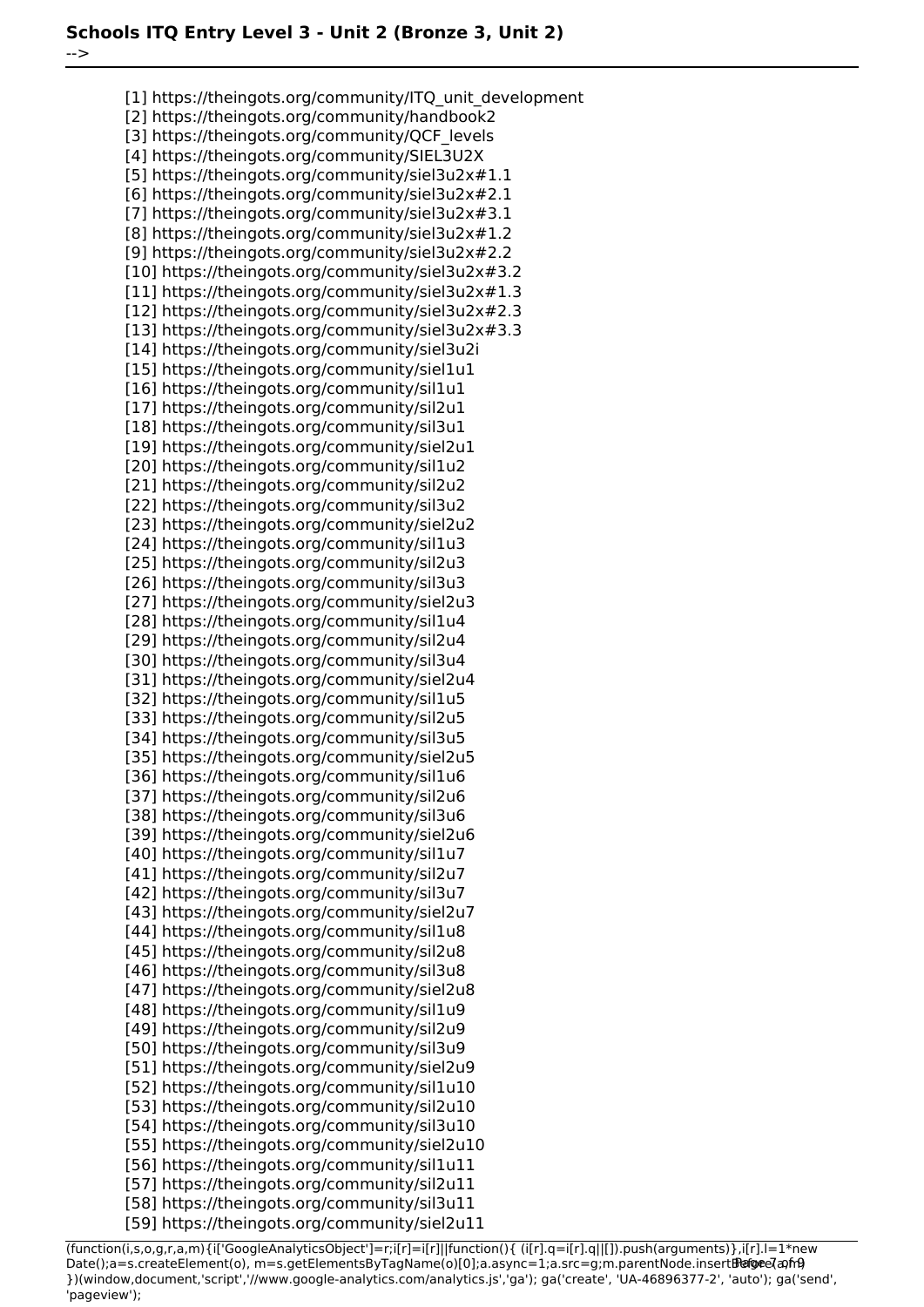-->

[60] https://theingots.org/community/sil1u12 [61] https://theingots.org/community/sil2u12 [62] https://theingots.org/community/sil3u12 [63] https://theingots.org/community/siel2u12 [64] https://theingots.org/community/sil1u13 [65] https://theingots.org/community/sil2u13 [66] https://theingots.org/community/sil3u13 [67] https://theingots.org/community/siel3u1 [68] https://theingots.org/community/sil1U14 [69] https://theingots.org/community/sil2u14 [70] https://theingots.org/community/sil3u14 [71] https://theingots.org/community/siel3u2 [72] https://theingots.org/community/sil1u15 [73] https://theingots.org/community/sil2u15 [74] https://theingots.org/community/sil3u15 [75] https://theingots.org/community/siel3u3 [76] https://theingots.org/community/sil1u16 [77] https://theingots.org/community/sil2u16 [78] https://theingots.org/community/sil3u17 [79] https://theingots.org/community/siel3u\_noprogression\_1169 [80] https://theingots.org/community/sil1u17 [81] https://theingots.org/community/sil2u17 [82] https://theingots.org/community/sil3u23 [83] https://theingots.org/community/siel3u5 [84] https://theingots.org/community/sil1u18 [85] https://theingots.org/community/sil2u18 [86] https://theingots.org/community/sil3u24 [87] https://theingots.org/community/siel3u6 [88] https://theingots.org/community/sil1u19 [89] https://theingots.org/community/sil2u19 [90] https://theingots.org/community/sil3u27 [91] https://theingots.org/community/siel3u7 [92] https://theingots.org/community/sil1u20 [93] https://theingots.org/community/sil2u20 [94] https://theingots.org/community/sil3U28 [95] https://theingots.org/community/siel3u4 [96] https://theingots.org/community/sil1u21 [97] https://theingots.org/community/sil2u21 [98] https://theingots.org/community/sil3u29 [99] https://theingots.org/community/siel3u10 [100] https://theingots.org/community/sil1u22 [101] https://theingots.org/community/sil2u22 [102] https://theingots.org/community/sil3u32 [103] https://theingots.org/community/siel3u15 [104] https://theingots.org/community/sil1u23 [105] https://theingots.org/community/sil2u23 [106] https://theingots.org/community/sil3u33 [107] https://theingots.org/community/siel3u20 [108] https://theingots.org/community/sil1u24 [109] https://theingots.org/community/sil2u24 [110] https://theingots.org/community/sil3u37 [111] https://theingots.org/community/siel3u25 [112] https://theingots.org/community/sil1u25 [113] https://theingots.org/community/sil2u25 [114] https://theingots.org/community/sil3u40 [115] https://theingots.org/community/siel3u26 [116] https://theingots.org/community/sil1u26 [117] https://theingots.org/community/sil2u26 [118] https://theingots.org/community/sil3u41

(function(i,s,o,g,r,a,m){i['GoogleAnalyticsObject']=r;i[r]=i[r]||function(){ (i[r].q=i[r].q||[]).push(arguments)},i[r].l=1\*new Date();a=s.createElement(o), m=s.getElementsByTagName(o)[0];a.async=1;a.src=g;m.parentNode.insertBefore&aภfr9 })(window,document,'script','//www.google-analytics.com/analytics.js','ga'); ga('create', 'UA-46896377-2', 'auto'); ga('send', 'pageview');